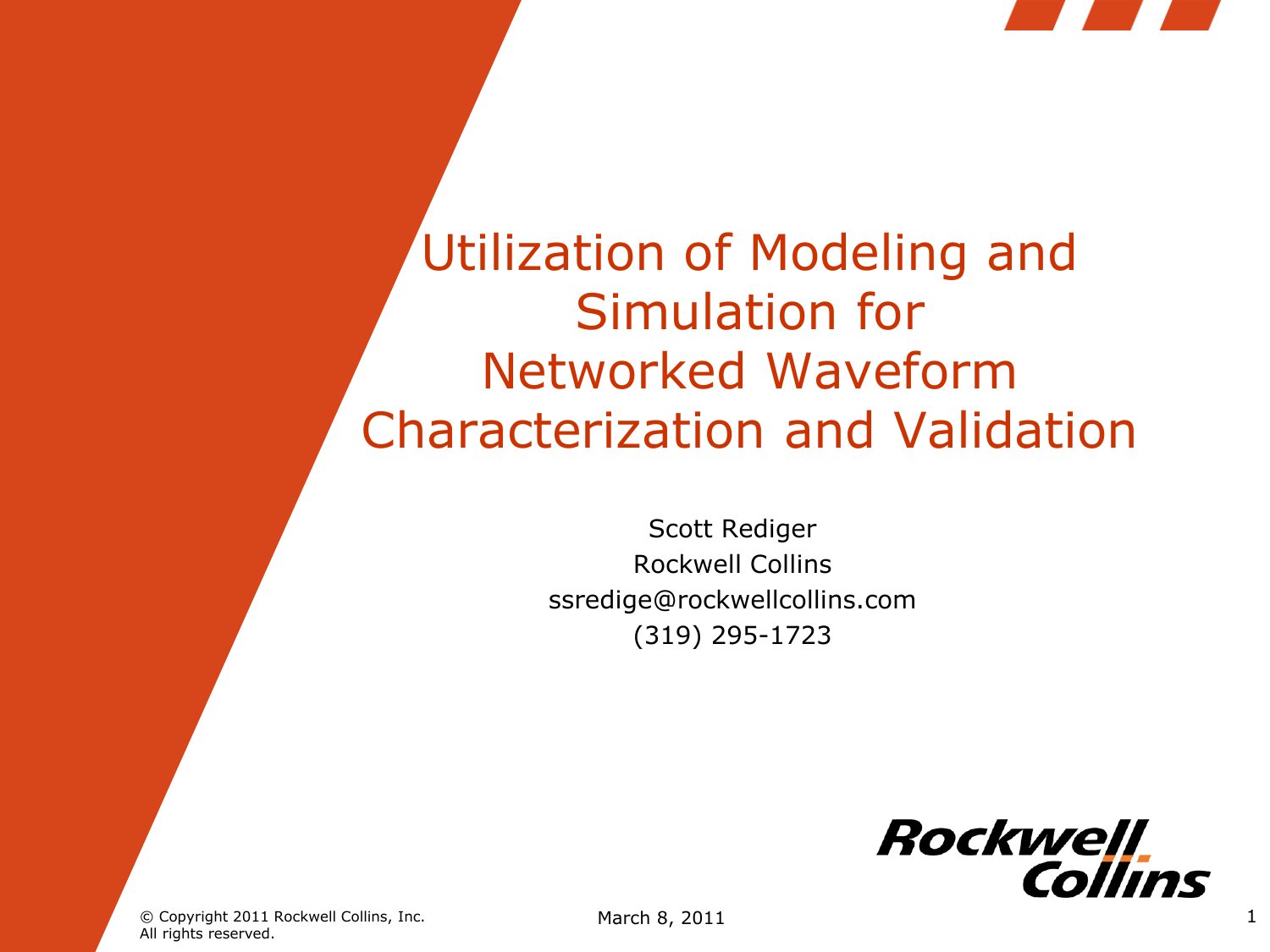



## **Agenda**

- Discuss Modeling and Simulation used for Networked Waveform Development and Validation
	- What is a Networked Waveform?
	- Why is simulation required for Networked Waveforms
	- How Modeling and Simulation can be applied and utilized through the entire product lifecycle
	- Prerequisites for using Simulation
	- Examples of lessons learned from Networked Waveform Simulation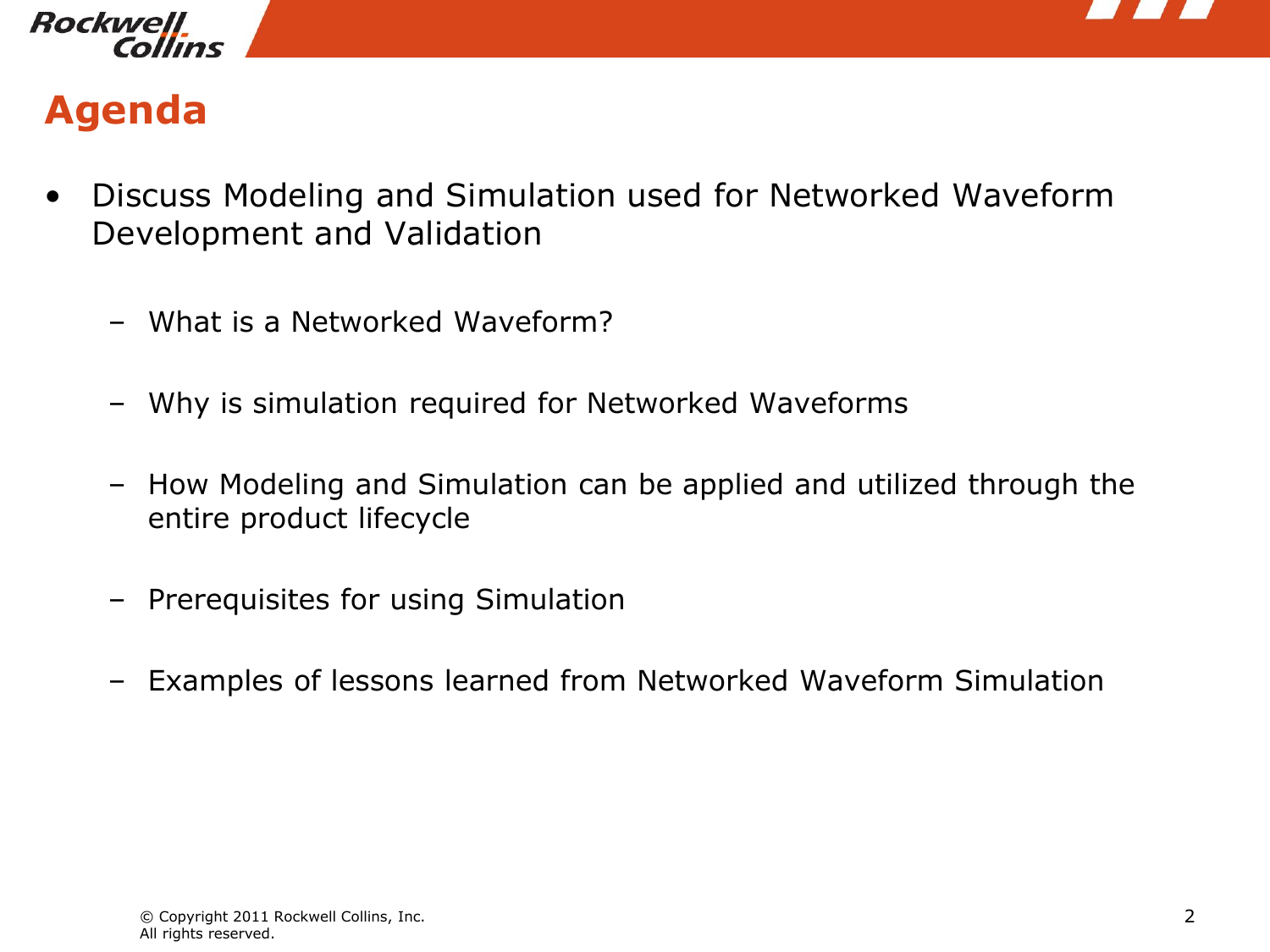

#### Rockwell llns

## **What is a Networked Waveform?**

- Sometimes referred to as Mesh Network or Mobile Ad-Hoc Network
- Self-configuring network of nodes connected via wireless data links
	- Each node dynamically adapts to evolving network topologies
		- Network protocols ensure that all nodes are kept abreast of topology updates
		- Data can successfully route through the network with varying numbers of hops depending on the topology
- Nodes are free to physically move about in any direction
	- Nodes can be on land, sea, or air
- Network topology changes over time based on:
	- Each node's physical location
	- Vehicle/Aircraft dynamics
	- Node configuration changes
	- Environmental effects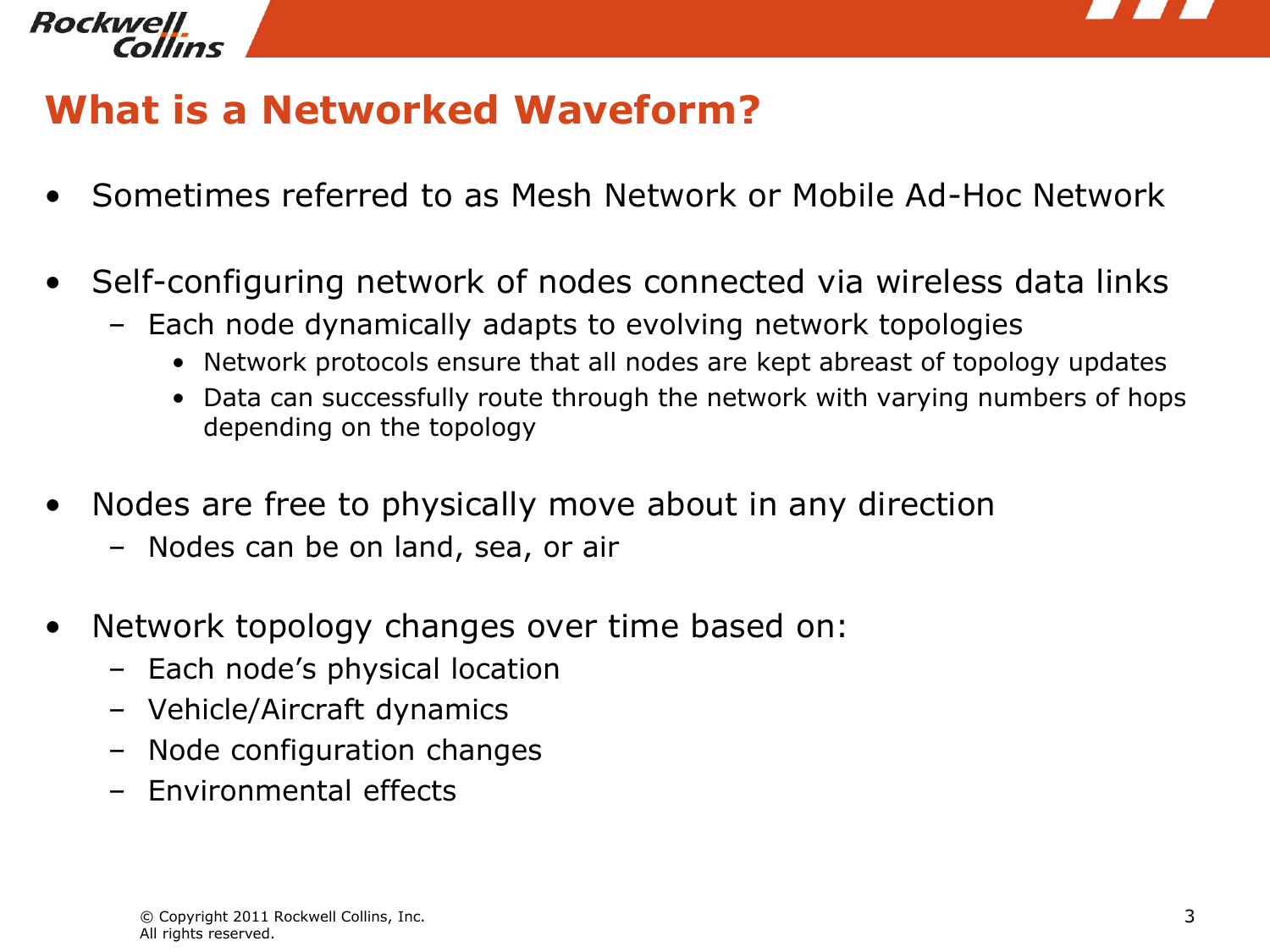

# Rockwell<br>Collins

### **Example Network Topology**

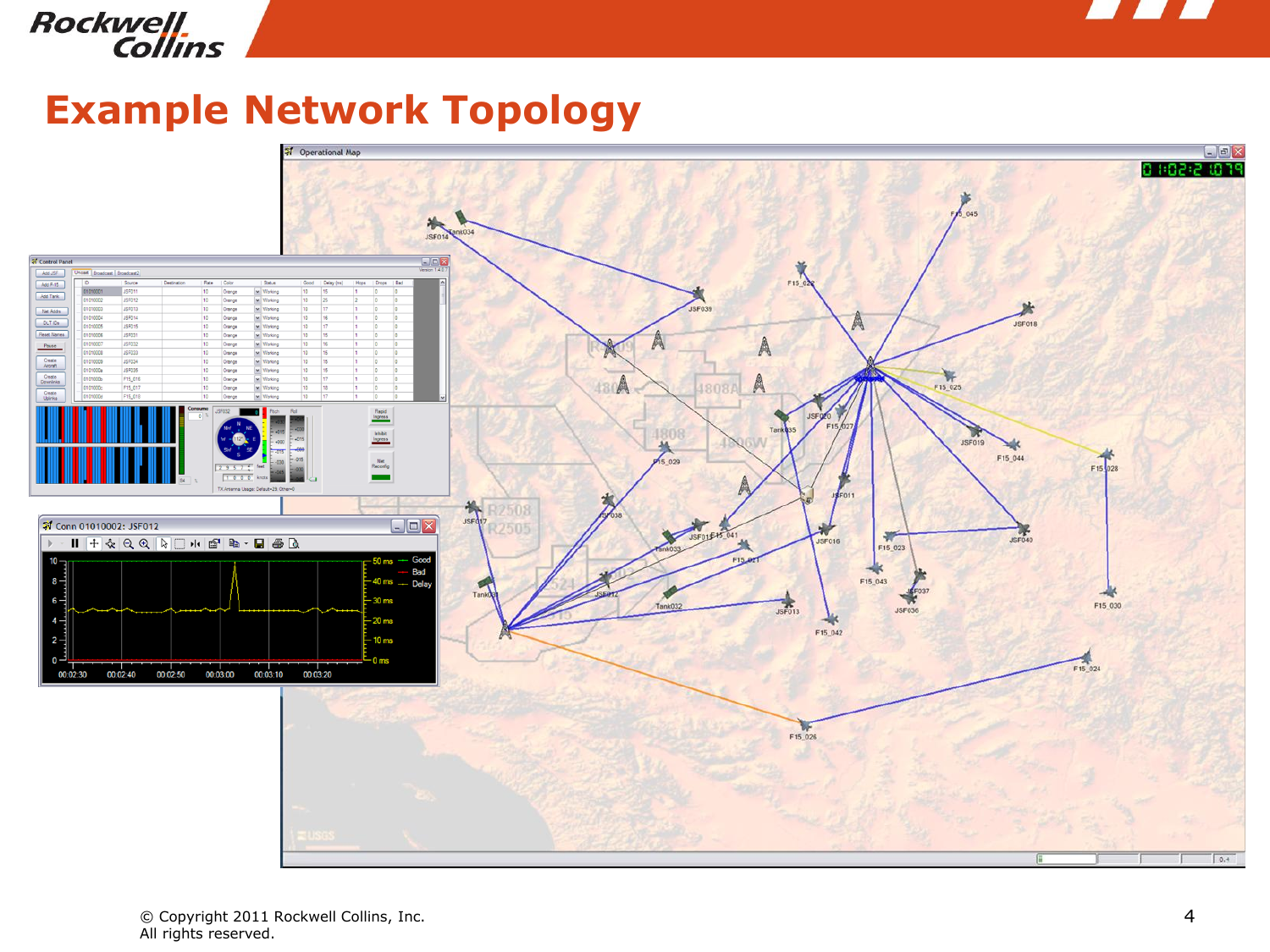

# Rockwell<br>Collins

### **Example Network Topology**

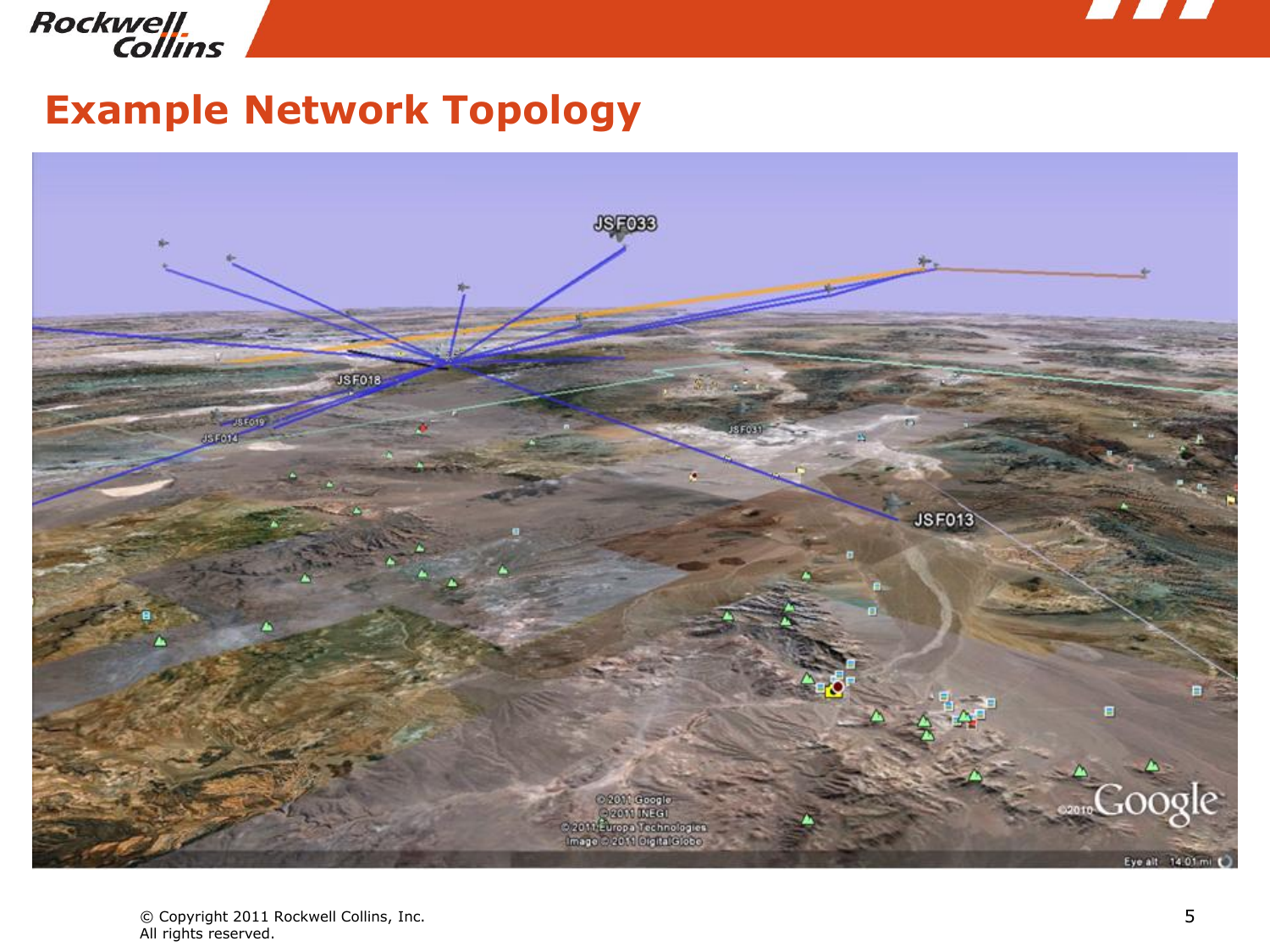

## **Why is Simulation Required?**

- The number of variables involved in a networked waveform are far too many for static analysis
	- Vehicle/Aircraft types
	- Vehicle/Aircraft dynamics
	- Antenna patterns per vehicle/aircraft
		- including polarization and shadowing
	- Different network sizes
	- Traffic profiles
	- Different bandwidth usage profiles
- Networking is not about absolute determinism, but rather statistical probability
	- Requires repetitive testing to characterize a network
	- Requires both:
		- controlled sequences of events
		- random sequences of events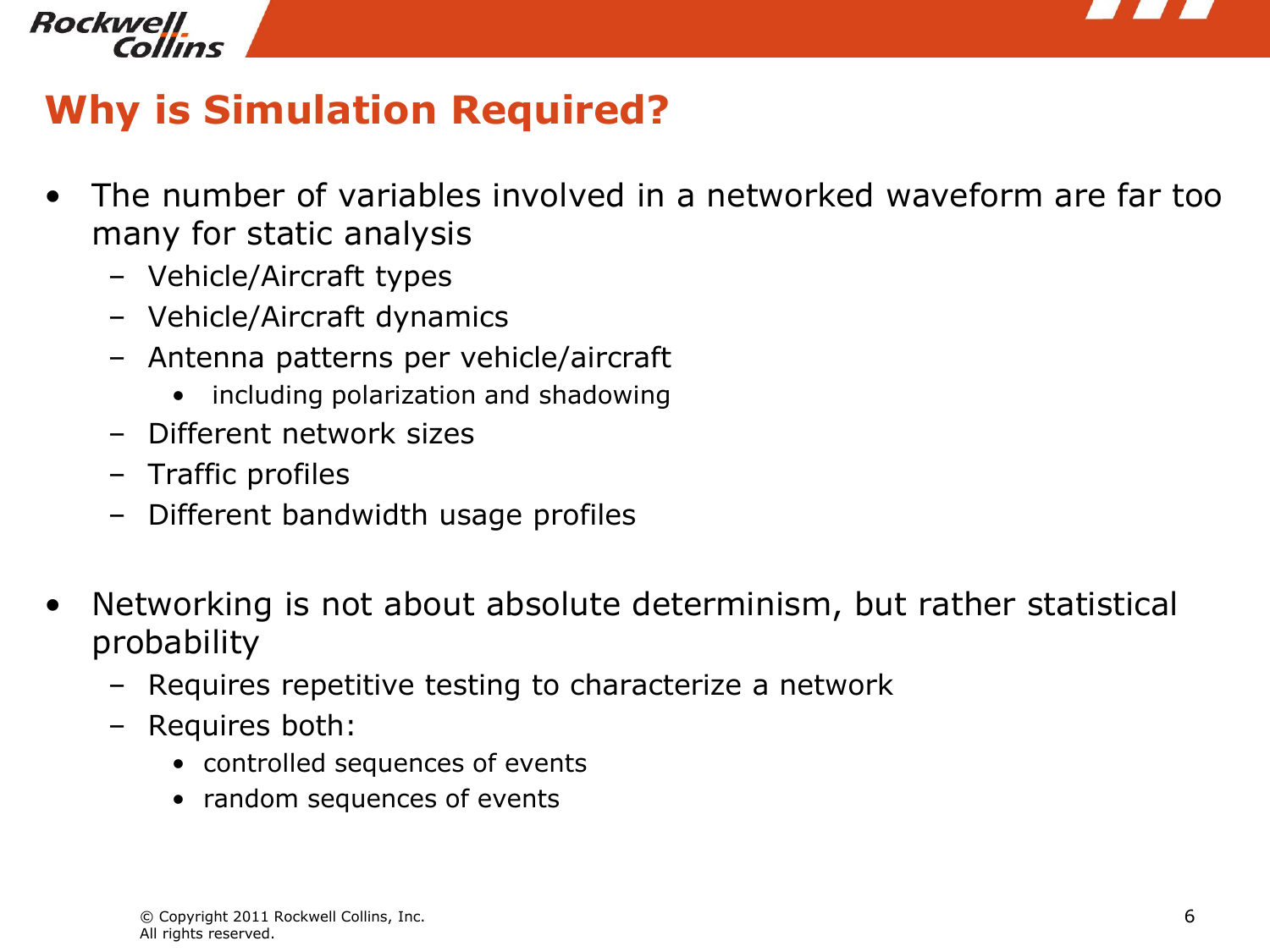

## **Why is Simulation Required?**

- Testing network limits is impractical with real hardware
	- Maximum number of nodes (100+)
	- Maximum bandwidth utilization (90% 100%)
		- With limited assets available, it requires unrealistic loading on individual nodes
- Validating a network design requires different types of testing:
	- Repetitive (Regression) testing *with fixed conditions* to ensure network behavior is deterministic to the desired degree
	- Repetitive (Regression) testing *with injected randomness* to discover hidden corner conditions and network heuristics
	- Human Gremlin testing with an eye to breaking things
		- Intentionally stressing network in ways it may not be intended to be used
		- Ensuring it ends up in a known state and recovers under all conditions
	- Monte Carlo style testing
		- Automated running of tests with data collection and analysis to determine boundary conditions and statistical probabilities of the network

Testing and Characterization of a Networked Waveform is expensive and requires a comprehensive testing strategy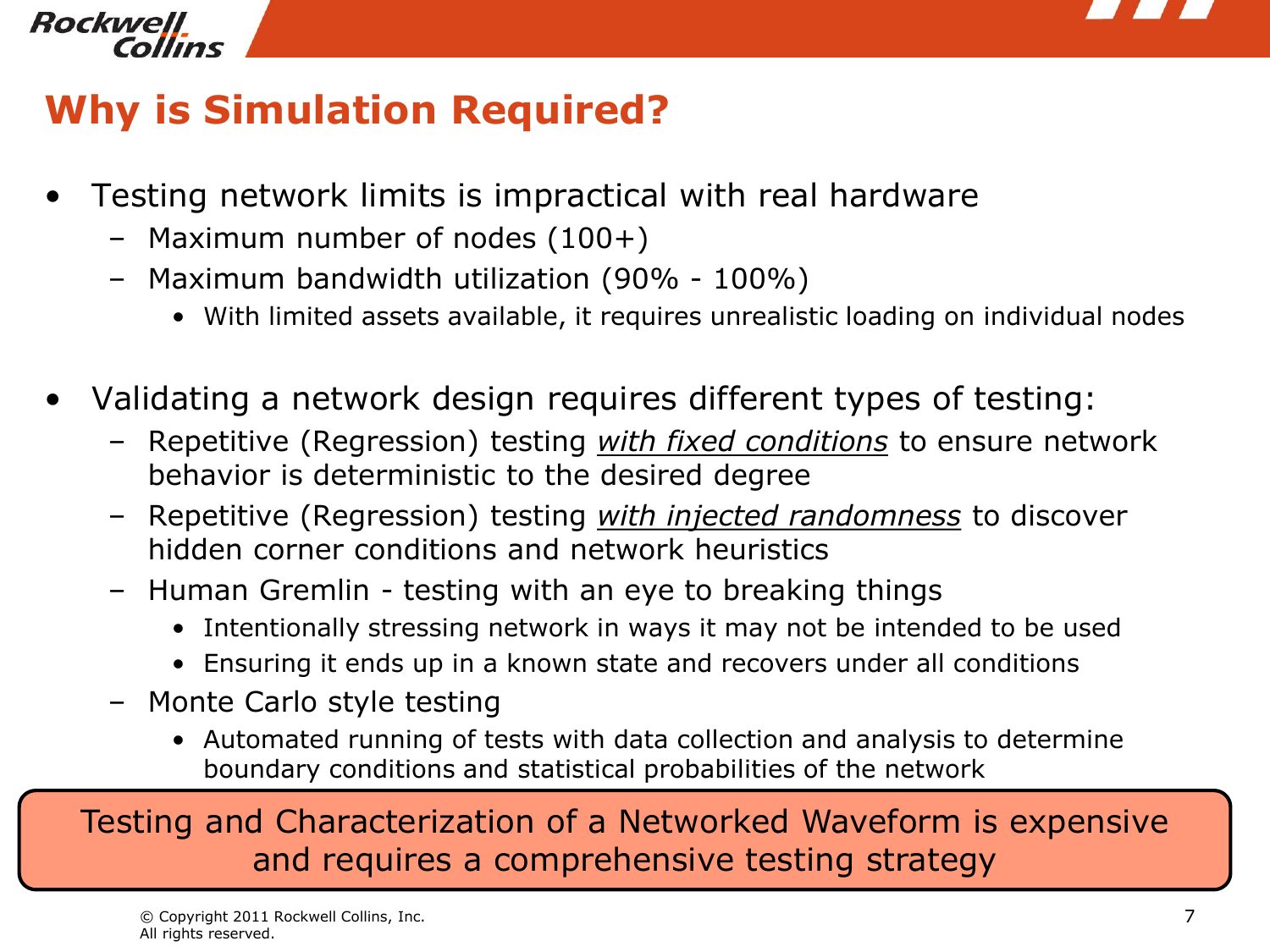



## **What comprises a Networked Waveform Simulator?**

- A network simulator facilitates focused testing on the networking layer of a waveform
	- Simulates targeted non-networking aspects of the overall system
- Well-defined interfaces allow Code-in-the-Loop use of networking layer
	- $\mathbf \Pi$  Networking to SiS interface
	-
	- **12 B.** Upper Layer Applications

Well defined interfaces are key to facilitating effective Code-in-the-Loop simulation

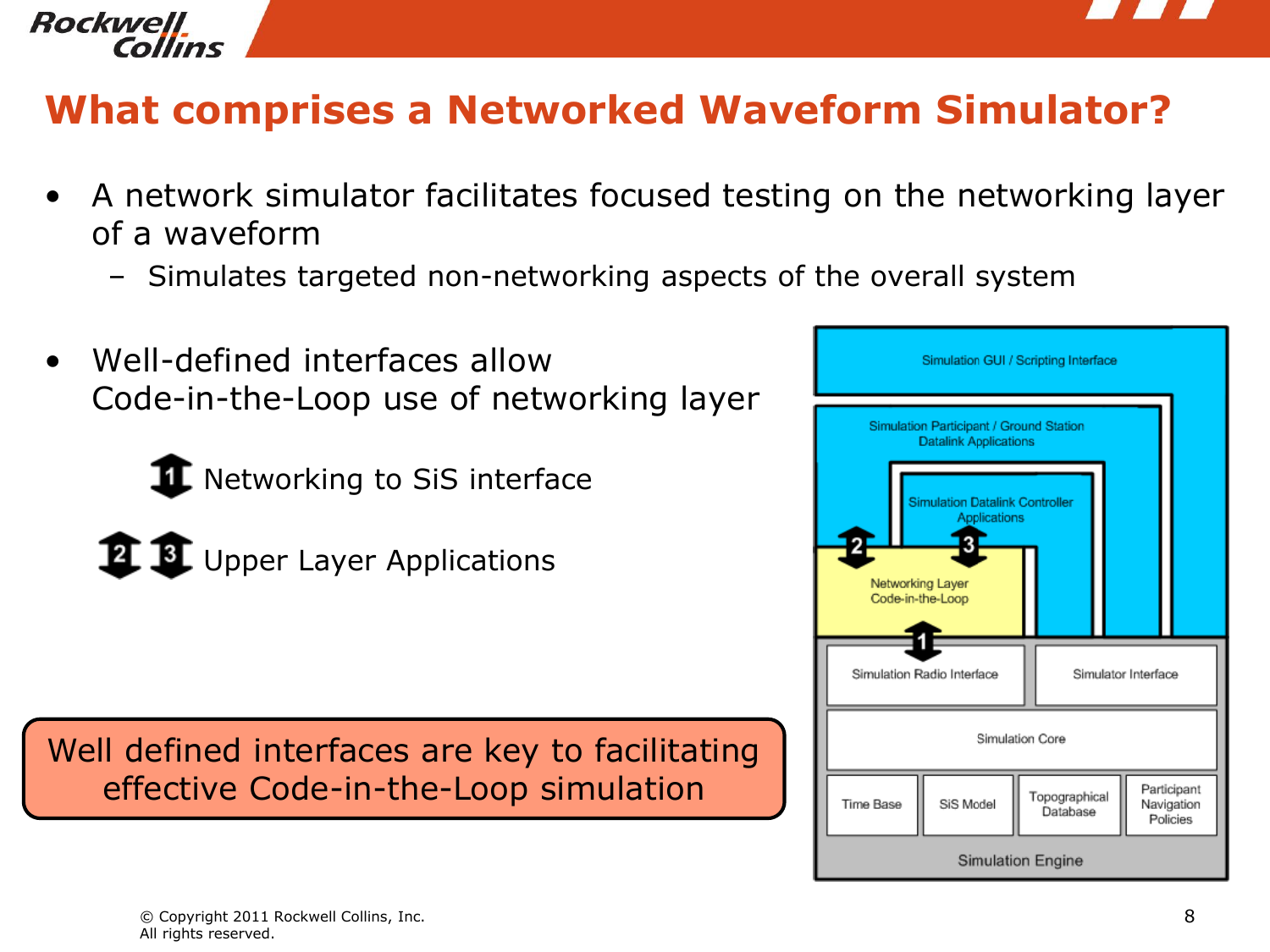



### **What comprises a Networked Waveform Simulator?**

- Simulator Engine
	- Provides a controlled, synthetic environment
		- Topography (physical terrain, obstructions)
		- Node Navigation / Mobility
		- Signal in Space Model
			- Antenna models
			- Physics of waveform modulation
			- Propagation delays / effects
		- Time
			- Simulation
			- Allows pausing of simulation for inspection
			- Allows simulation to run slower than real-time as model fidelity increases
			- Allows initial simulation to focus on networking algorithms themselves independent of real-time constraints

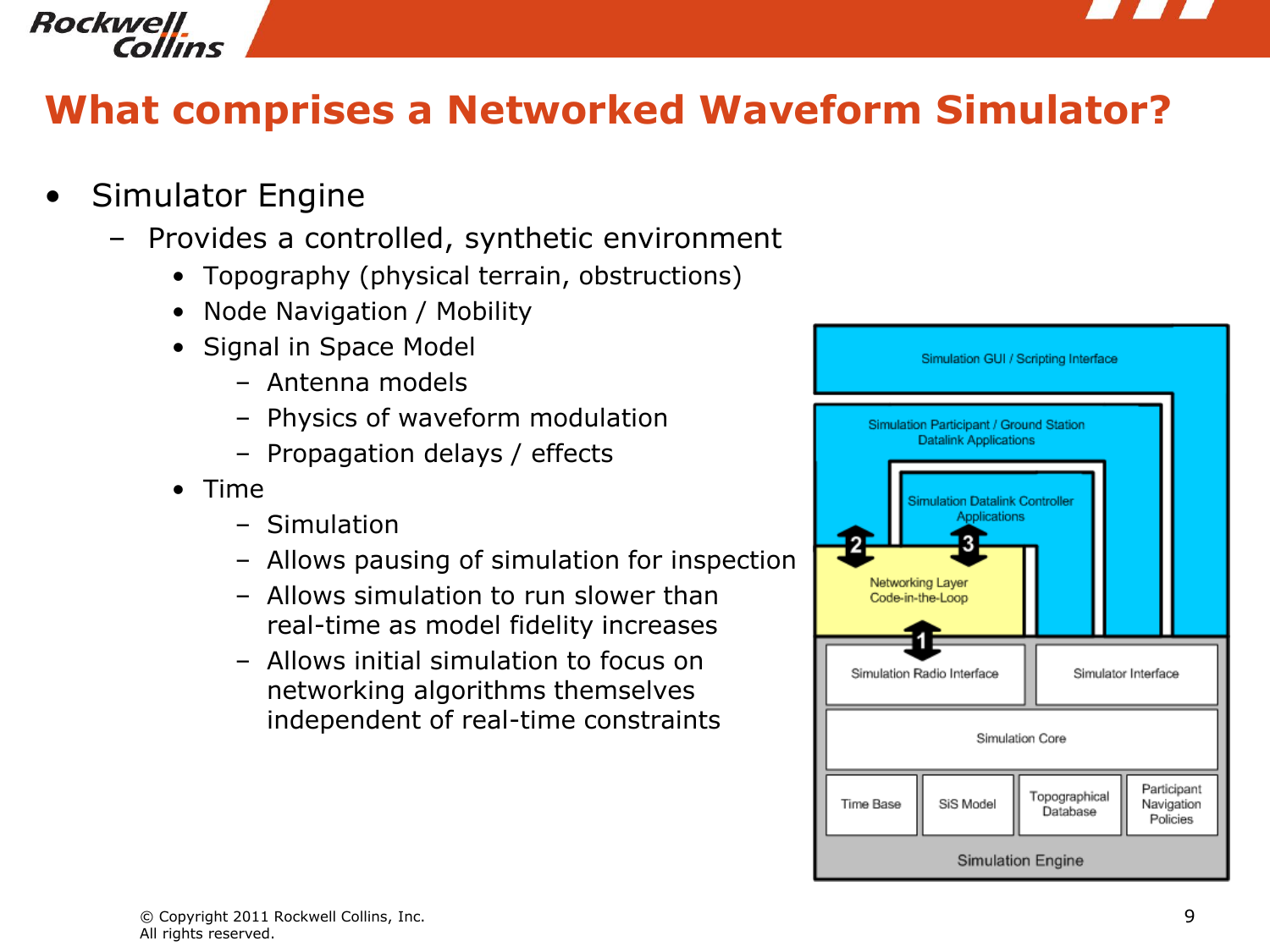



### **Considerations for Simulation**

- Before you ever start, you should be able to answer these two questions:
	- **What are we trying to measure?**
		- Simulation Architecture Requirements
	- **What do we want to measure in the future?**
		- Refine Simulation Architecture Requirements
		- Tradeoff Criteria Determination

The answers to these two questions have a significant impact on the total cost of Simulation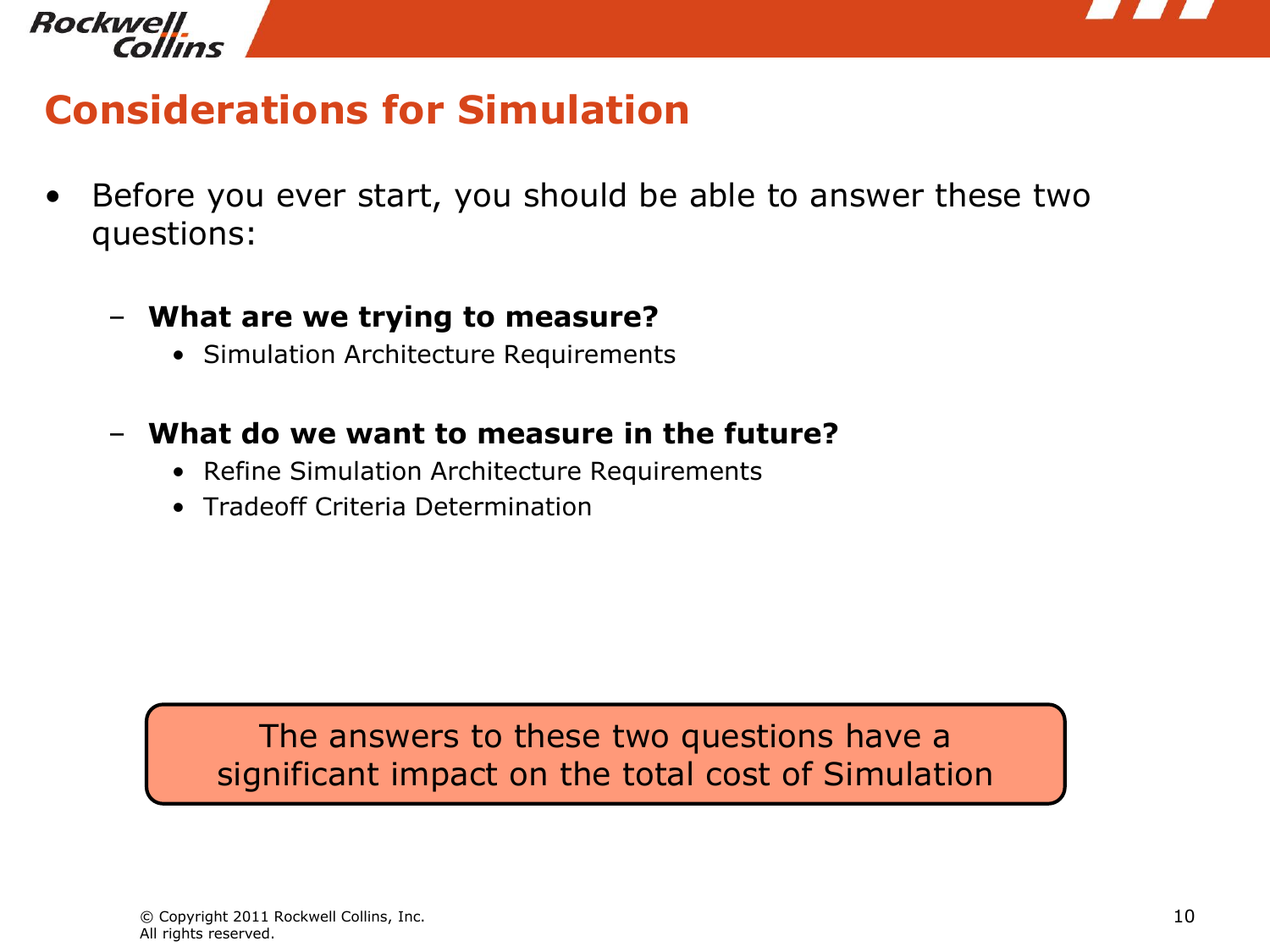

## **Considerations for Simulation**

- Determining what you *ARE NOT* simulating is almost as important as determining what you *ARE* simulating
- There is a tradeoff between the fidelity of the model and the hardware resources required to keep simulation real-time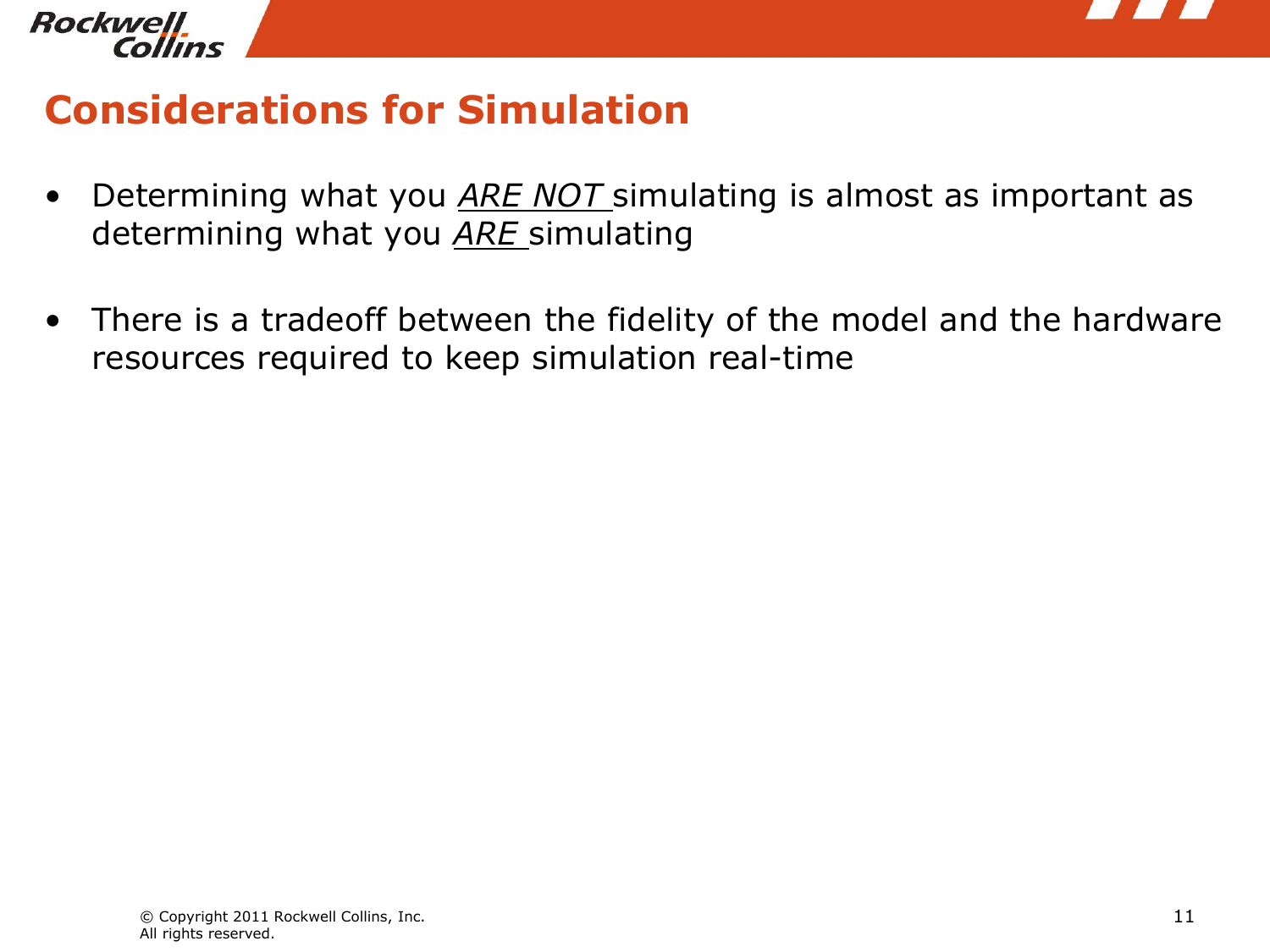

#### **What are Some Uses of Simulation through the Development Lifecycle?**

- Proof of Concept
	- Determine if this is a viable network design
	- Determine risks in proposals (RFIs / RFPs)
	- Perform initial trade studies
		- Determine the right thresholds and objectives
- Network Design Validation
	- As the simulation model is matured, better assessments can be made for corner conditions and design constraints, as well as requirements trades
	- Prior to Hardware being built
- Real-time porting baseline and debugging tool
	- Once real hardware is available, INTEGRATION begins
	- Simulation provides a baseline characterization that can be used to diagnose and track down hardware porting issues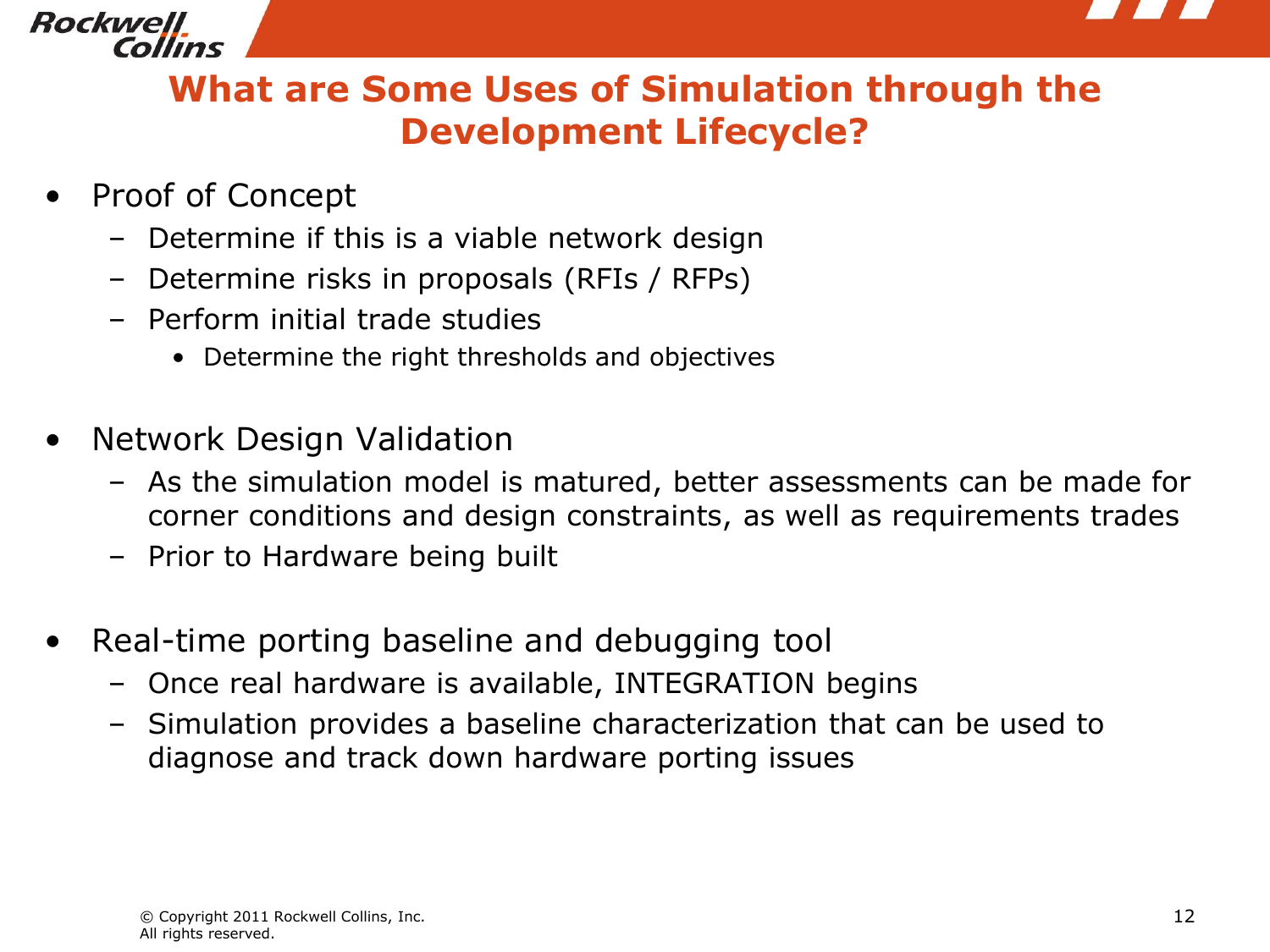

Collins **What are the Uses of Simulation through the Development Lifecycle?** 

• Traffic Generator

Rockwell

- If the Simulation Environment is designed with proper hooks in place, the simulated nodes can generate network traffic
	- Lab bench testing of real hardware in a loaded condition
	- Flight testing can be with a loaded network as well
- Mission Planning Tool / Mission Playback Tool
	- Growth opportunity to enhance the simulation model fidelity such that missions can be validated via simulation before any aircraft deploy
		- Identify network choke points in mission plans
		- Ensure adequate network coverage for theater of operations
		- Test logistical aspects of larger networks
	- Playback allows captured flight data to be fed into Simulator
		- Allows refining of simulator model fidelity by comparing actual flight data to simulated flight data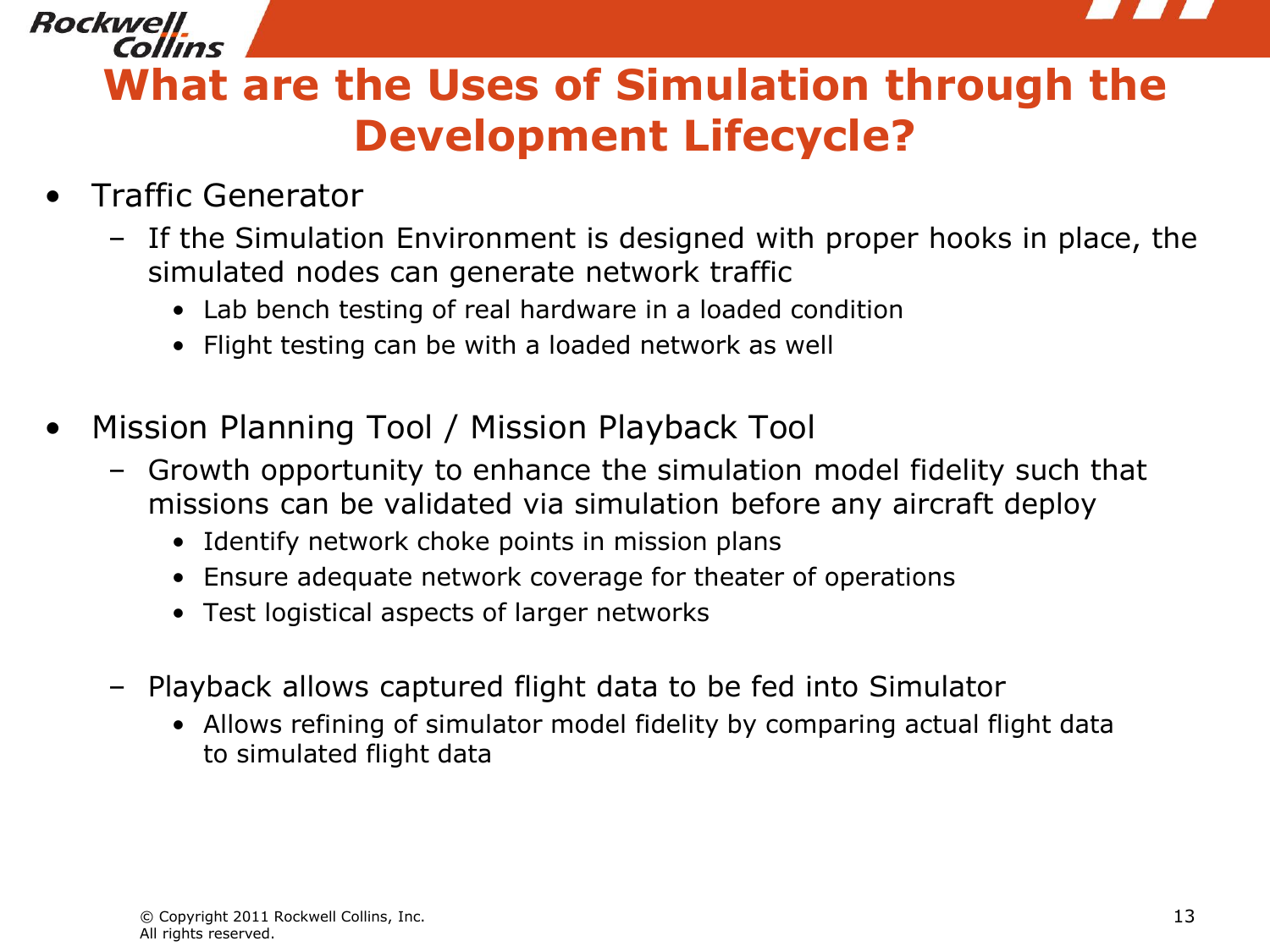



## **Proof of Concept Phase**



- Straw-man fleshing out of network algorithms
- Discover dynamic aspects and corner conditions
- Mitigation of High-Risk Items
- Identification of key strengths and limitations
- **Characteristics** 
	- Low-Fidelity physical environment modeling
		- Basic Signal in Space model
		- Basic antenna models
		- Basic topography models (maybe even 2-D vs. 3-D)
		- Entire Networking solution does not need to be implemented or simulated
			- Only that which is necessary to mitigate high risk items
- Special Considerations
	- Is this throw away code?

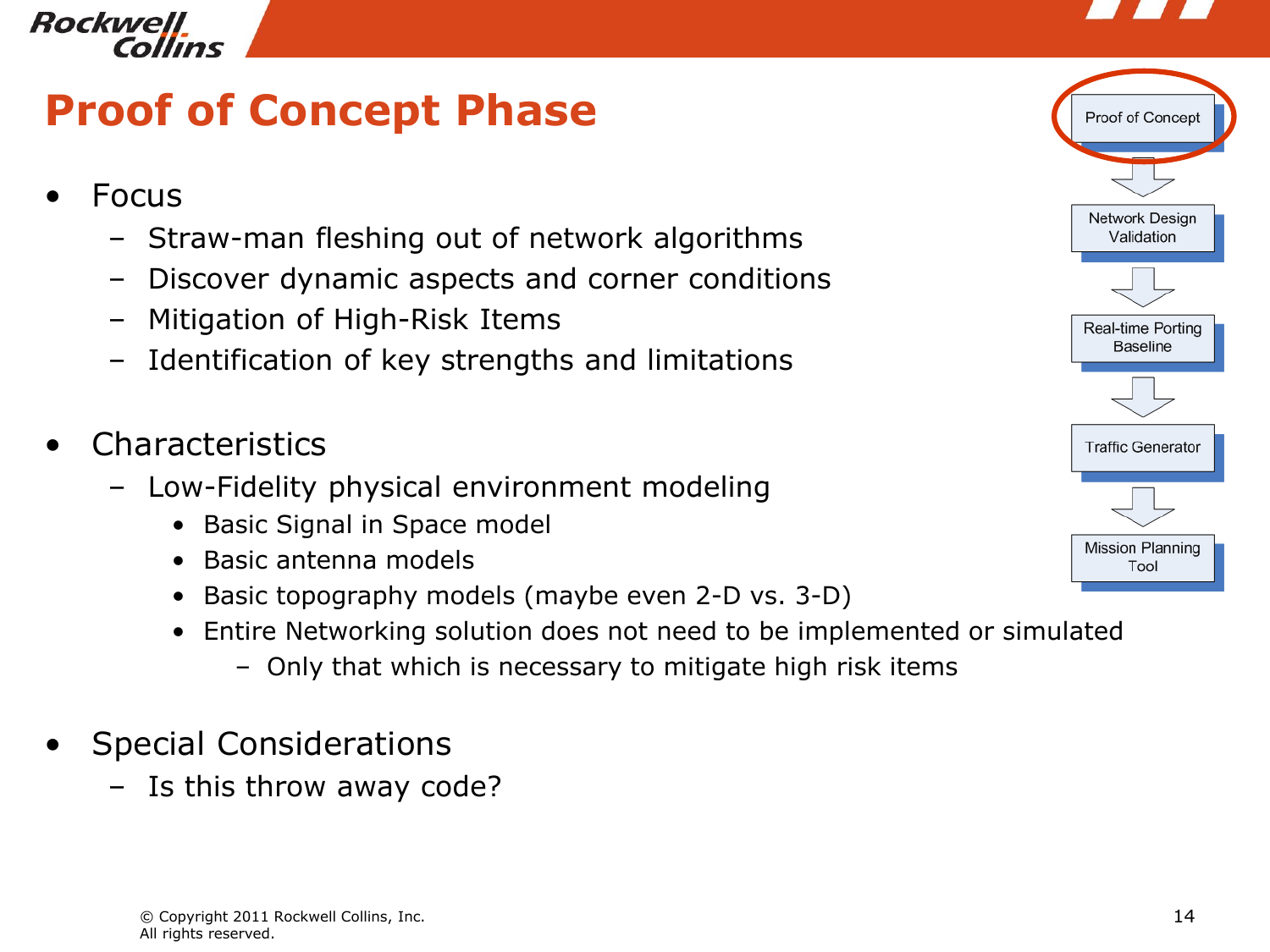

## **Network Design Validation**

- Focus
	- Full development and demonstration of networking algorithms and services
	- Code-in-the-Loop simulation
	- High-Fidelity Signal in Space model (with antenna models)
	- High-Fidelity Topographical models
	- Uncovering and fixing any dynamic aspects and corner conditions
	- Mitigation of as many risk items as possible
	- Documentation of Network Design (with trades documented)
- **Characteristics** 
	- Target hardware is not yet available
- Special Considerations
	- While waiting for real hardware, is there benefit to porting to an evaluation board?
	- Are accurate antenna models required for proving network design?
	- How accurate does our model need to be to adequately validate the network design?

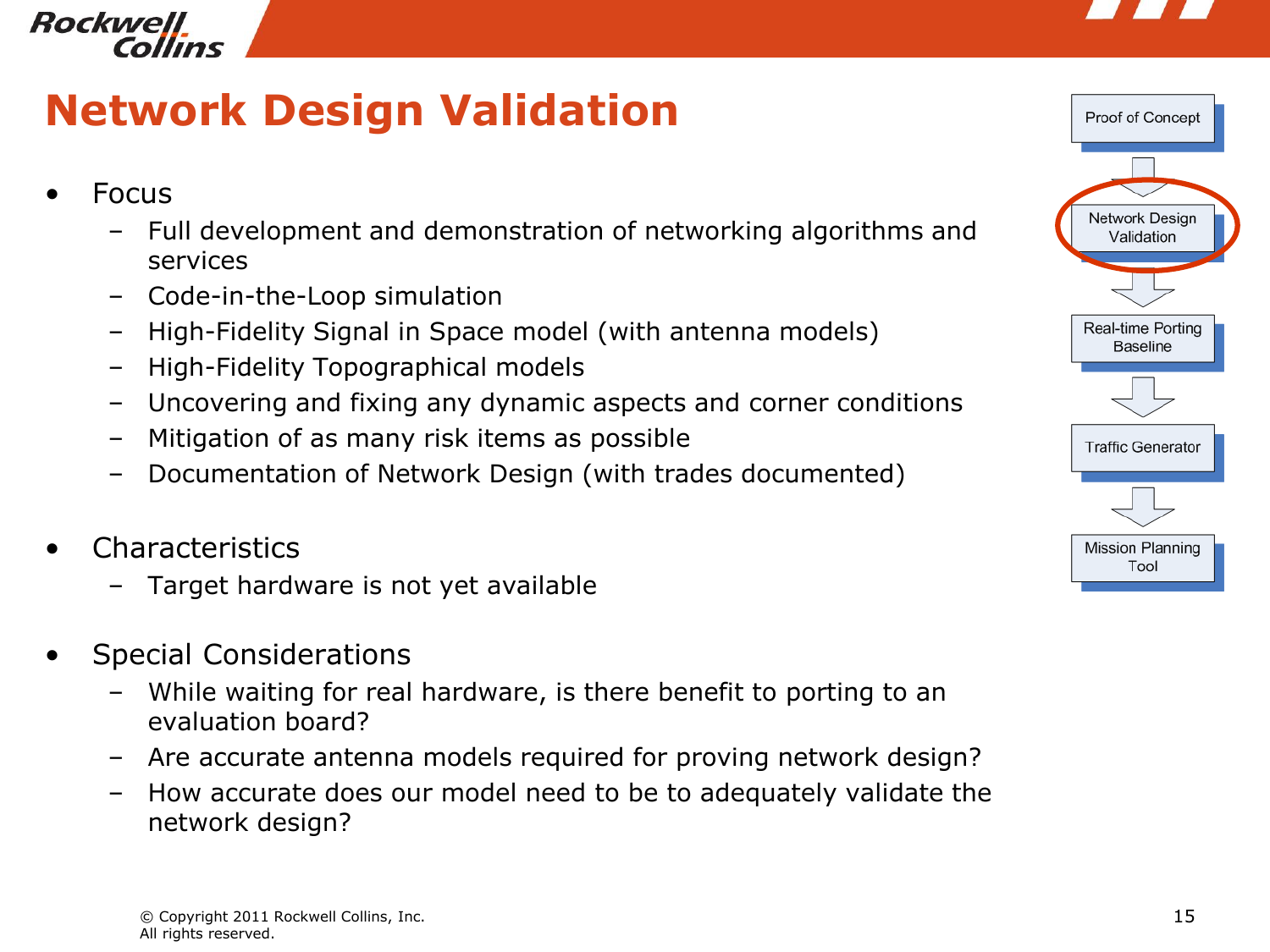



## **Real-time Porting Baseline**

- **Focus** 
	- Simulation is used as a performance baseline to isolate porting issues
	- As porting bugs are fixed, retest fixes in simulation (Code-in-the-Loop)
- **Characteristics** 
	- Target specific simulation scenarios that validate issues found in porting process
	- Simulator capabilities are not further refined or developed, but rather used as a performance reference point
	- Whenever real-time bugs are fixed, the simulator code-inthe-loop must be rebuilt with fixes and retested in the simulation environment

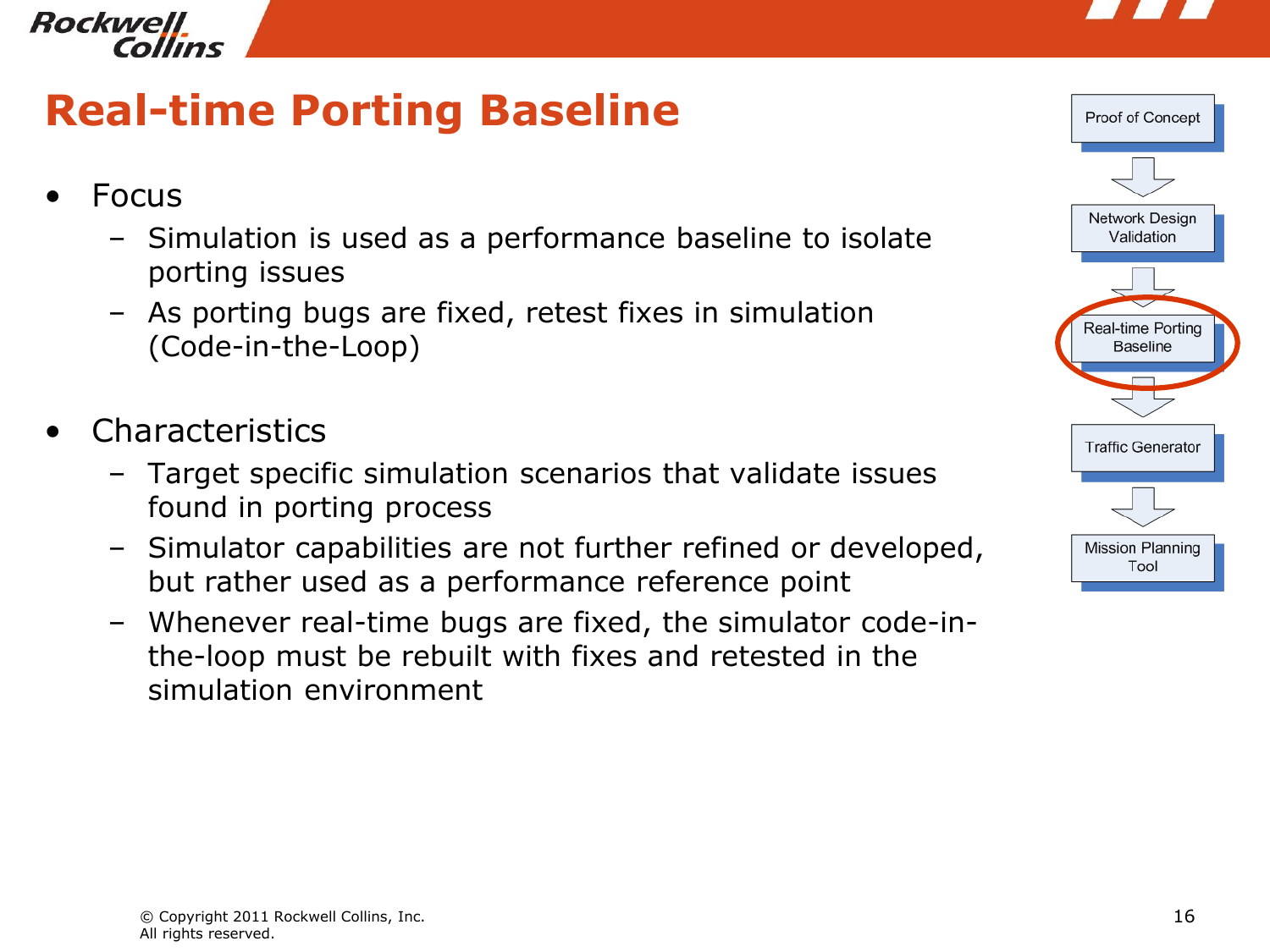



# **Traffic Generator**

- **Focus** 
	- Generating network traffic (network traffic loading)
	- Simulating real network nodes (network tree processing load)
	- Assessing real hardware performance with network loading
	- Make any simulator real-time performance enhancements (if necessary)
		- Must work in conjunction with real hardware
		- It is possible that fidelity must be reduced in certain simulation models in order to perform in real-time
- **Characteristics** 
	- Focus in this phase is not networking algorithms, but rather how the real hardware performs in various loading conditions

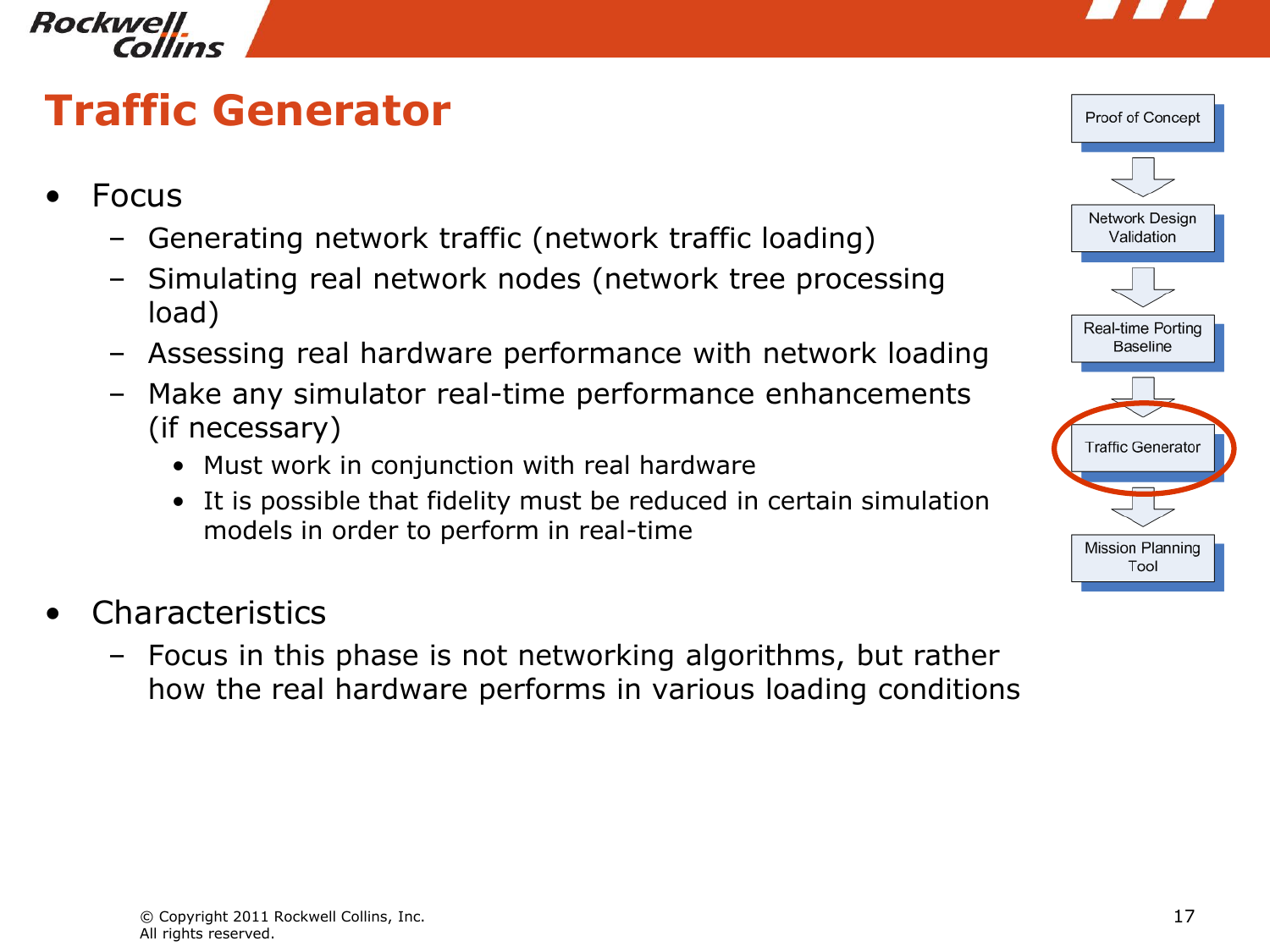



## **Mission Planning Tool**

- **Focus** 
	- Enhancing the simulation fidelity to the point where it can be reliably used to predict mission performance
		- Enhanced antenna models
		- Enhanced topography with terrain modeling (will slow simulation way down)
		- Close the loop on Signal-in-Space performance with real flight testing data
	- Real-time performance is not the focus, accuracy is the focus

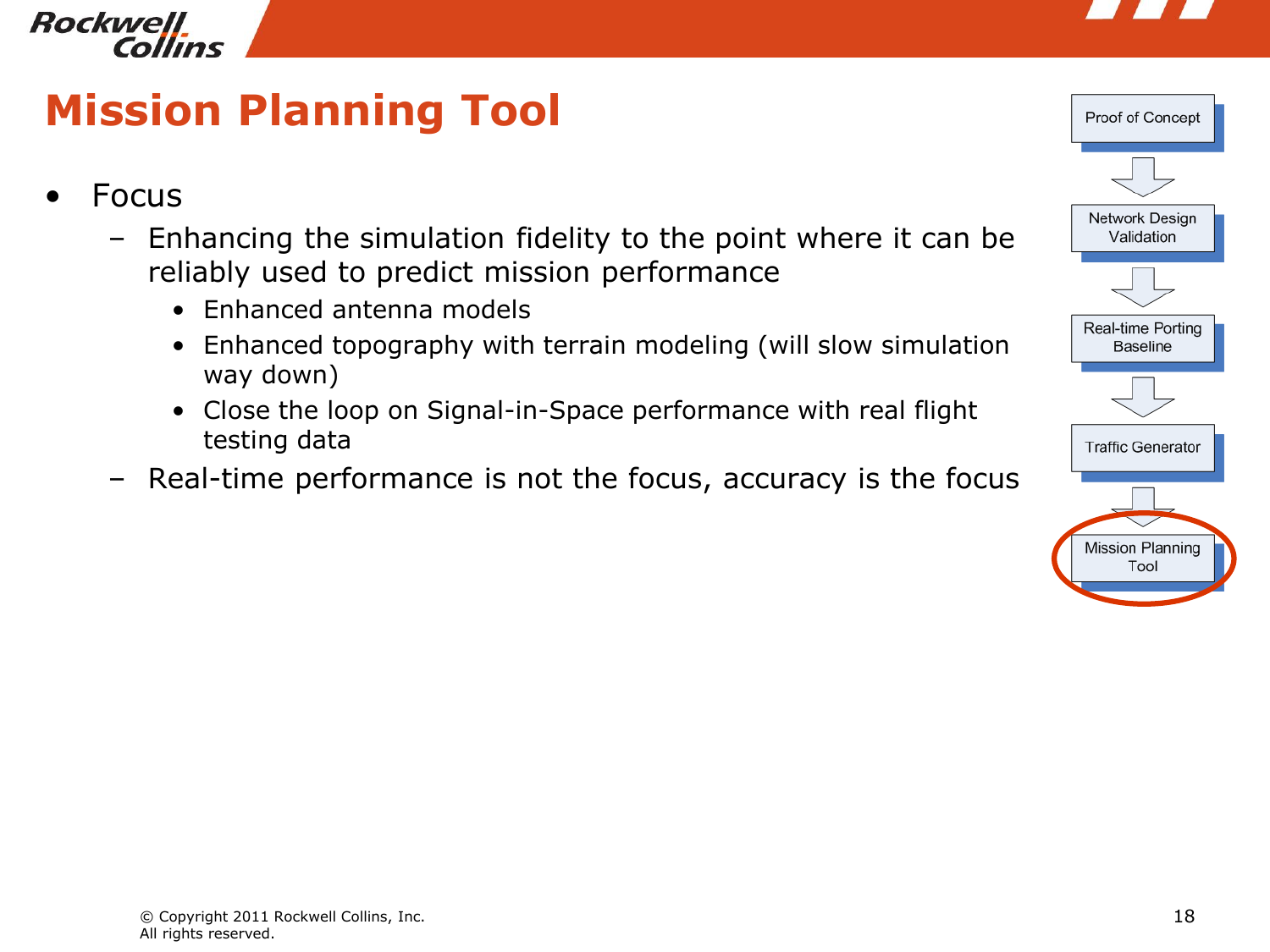



# Simulator Architecture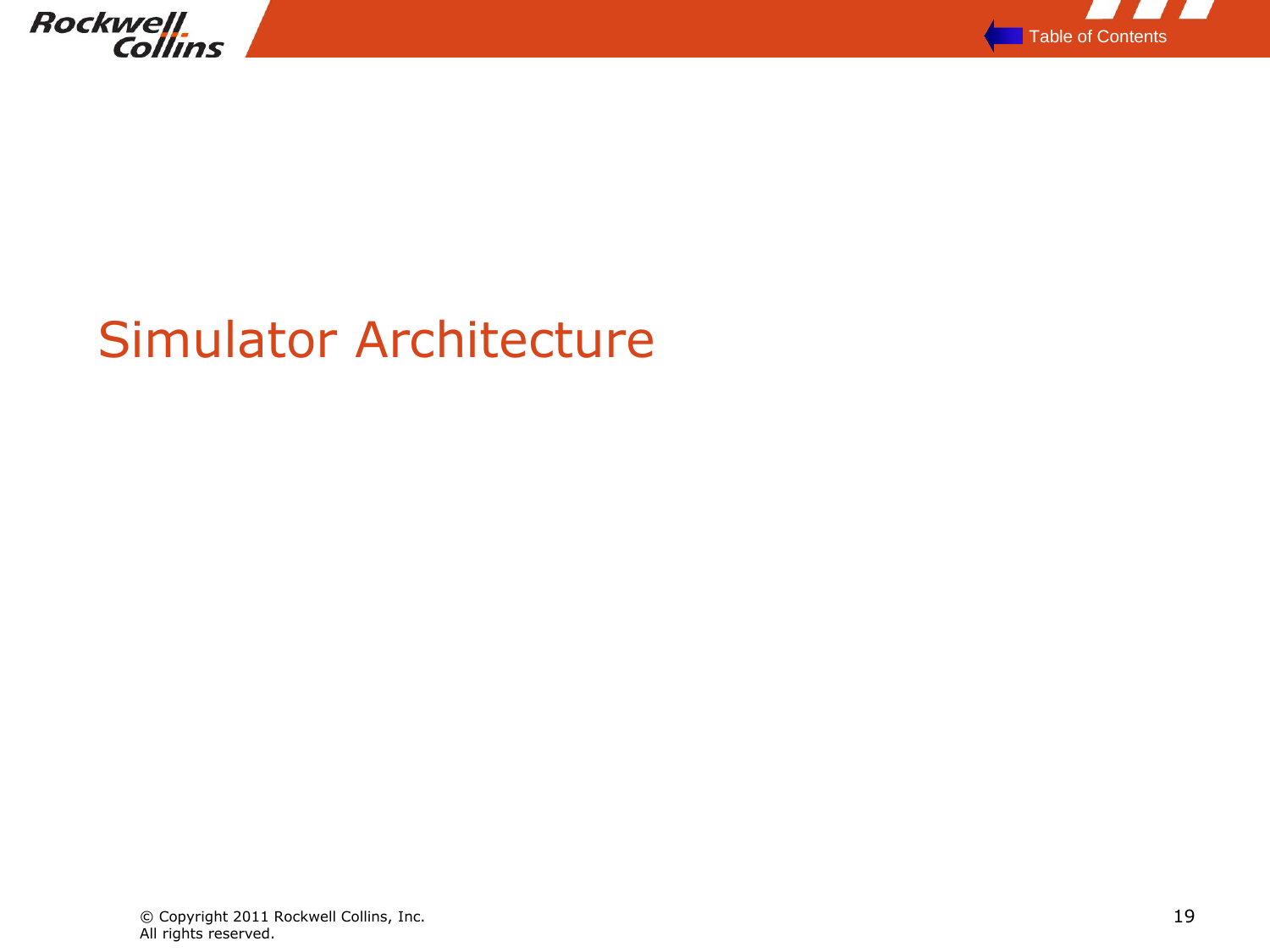

## **Simulator Architecture and Features**

- GUI front-end
- Optional scripting capability
	- Monte Carlo simulations
- Code-in-the-Loop capability
- 3-D physical model
- Earth curvature (WGS-84)
- Simulated Time Base
- Antenna models
- Antenna polarization
- Participant Navigation

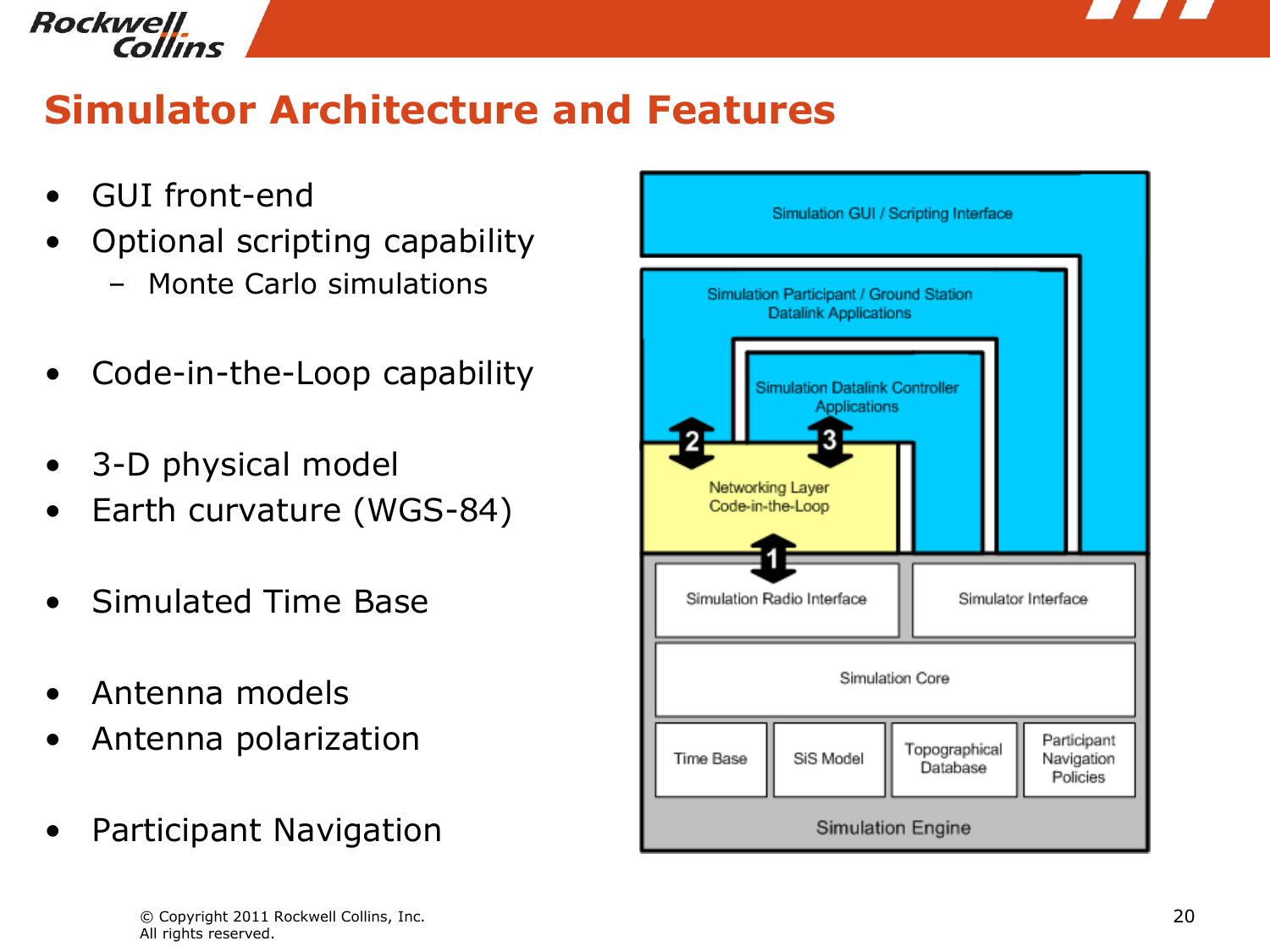

# Rockwell<br>Collins

### **Simulator Physical Architecture**

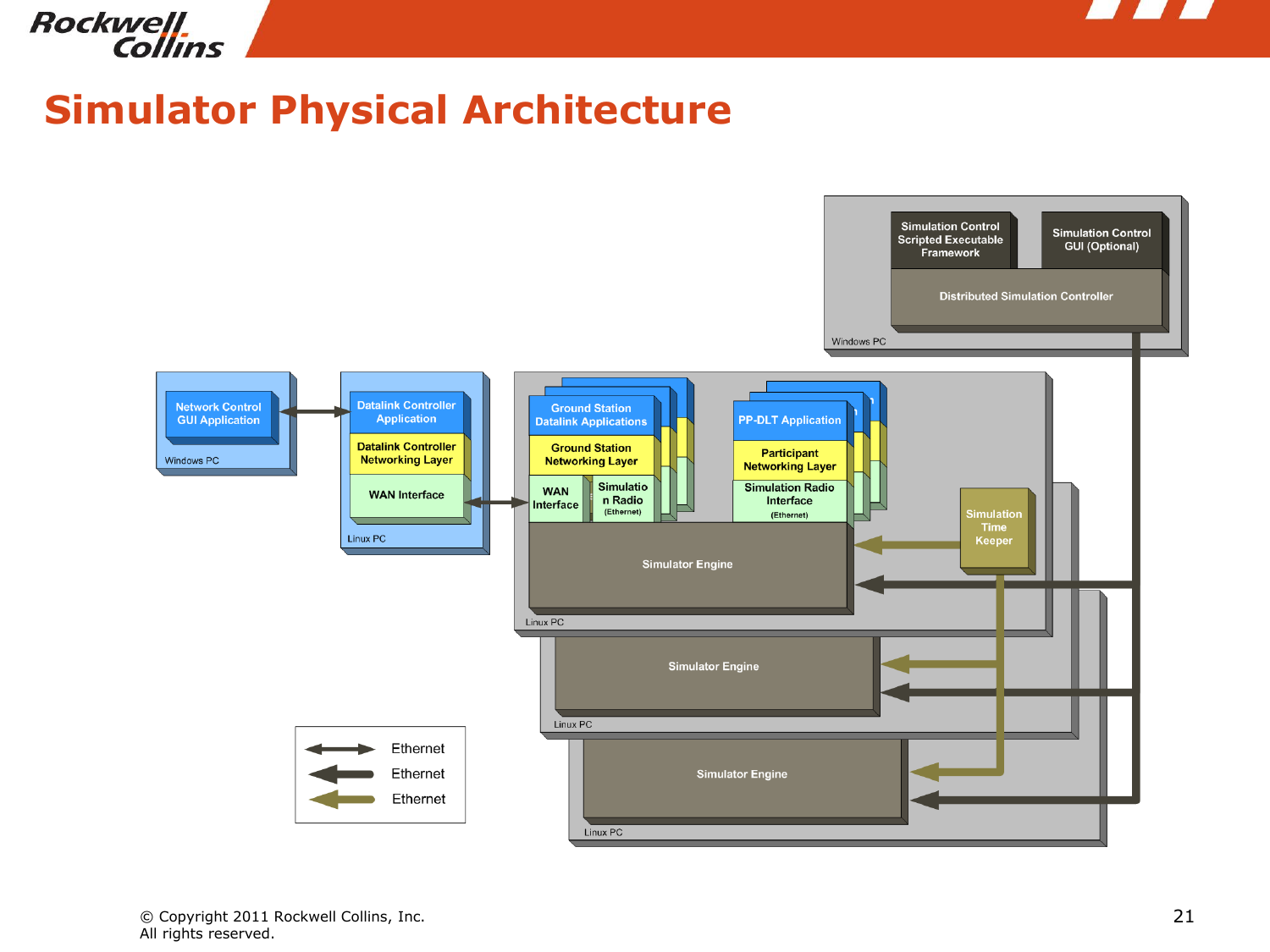



#### **Simulator Physical Architecture – Hardware-in-the-Loop**

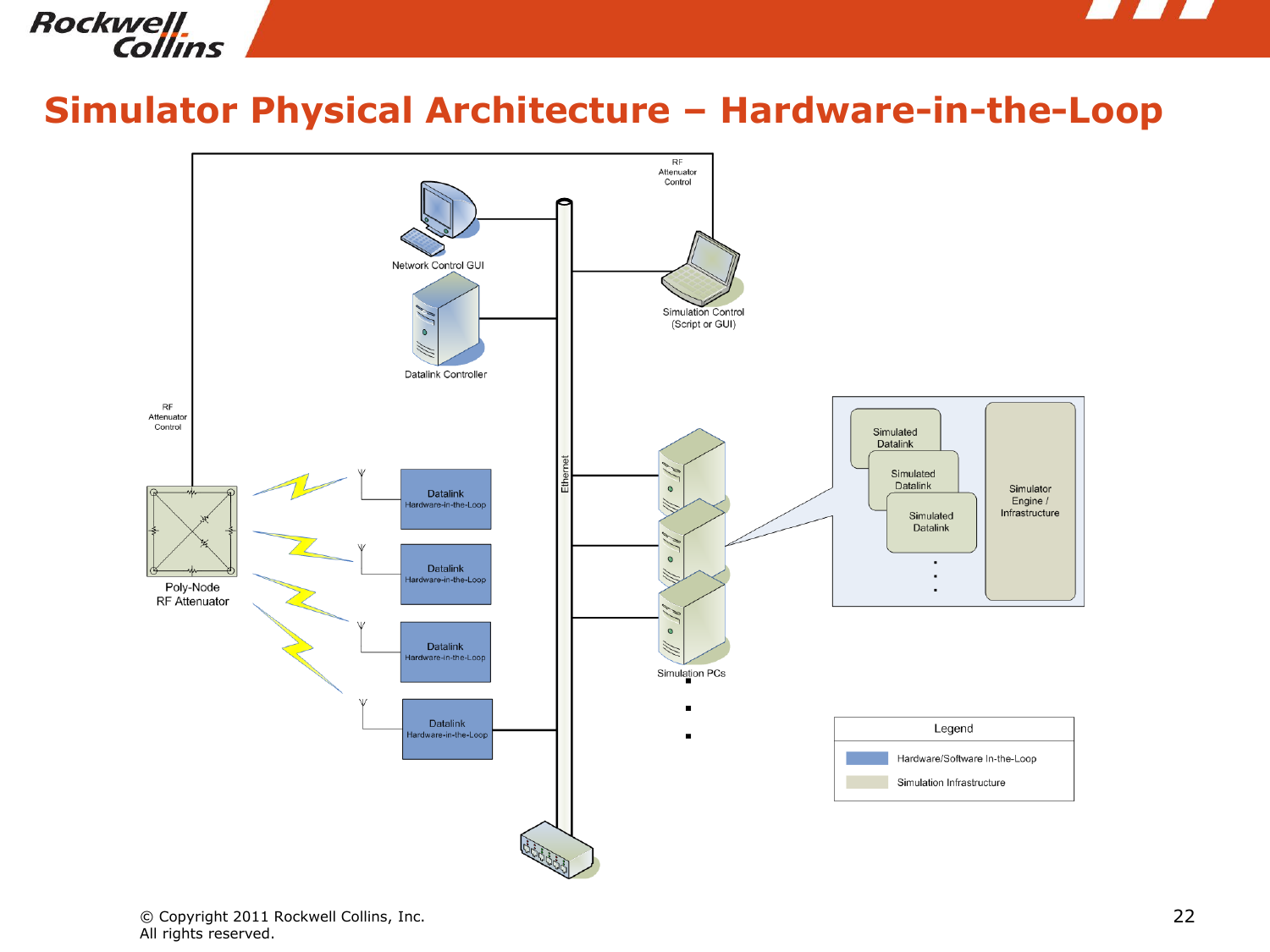



### **Traffic Generation / Network Loading**

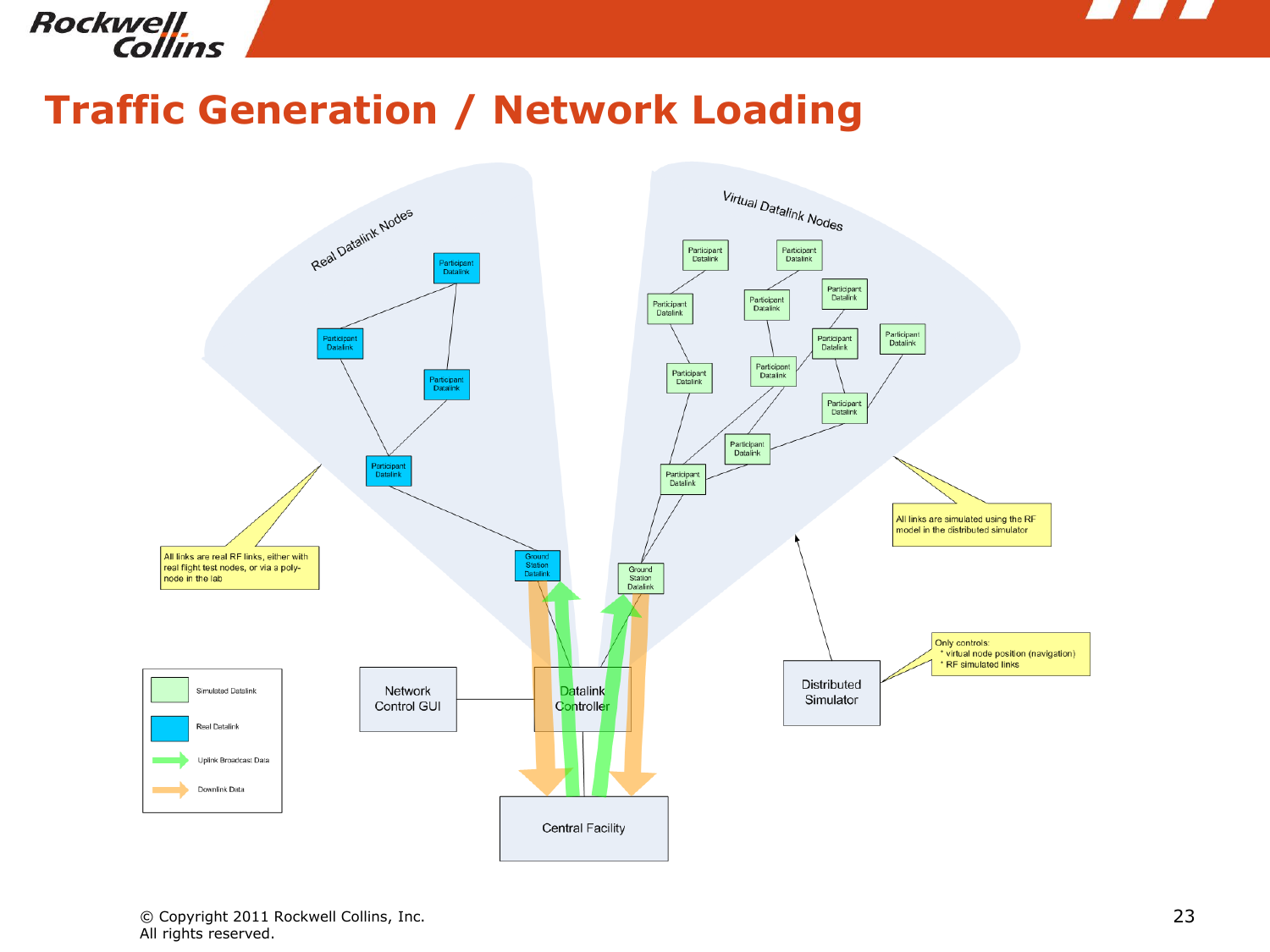

# Rockwell

## **Software considerations with simulation**

- Start with simulation in mind
	- Simulator architecture must be compatible with networking code
	- Concurrency model vs. Software Development Plan
		- Global/static variables
		- Threading models
		- Utilization of 3<sup>rd</sup> party tools
		- Abstraction layers to enable simulation
- Define clear interfaces between layers
- Make sure abstraction layers are efficiently implemented
	- Many of them are high iteration, and if not efficiently done can negatively impact the final code
- Iterative Development Cycles
	- Simulation model is not effective with waterfall development model